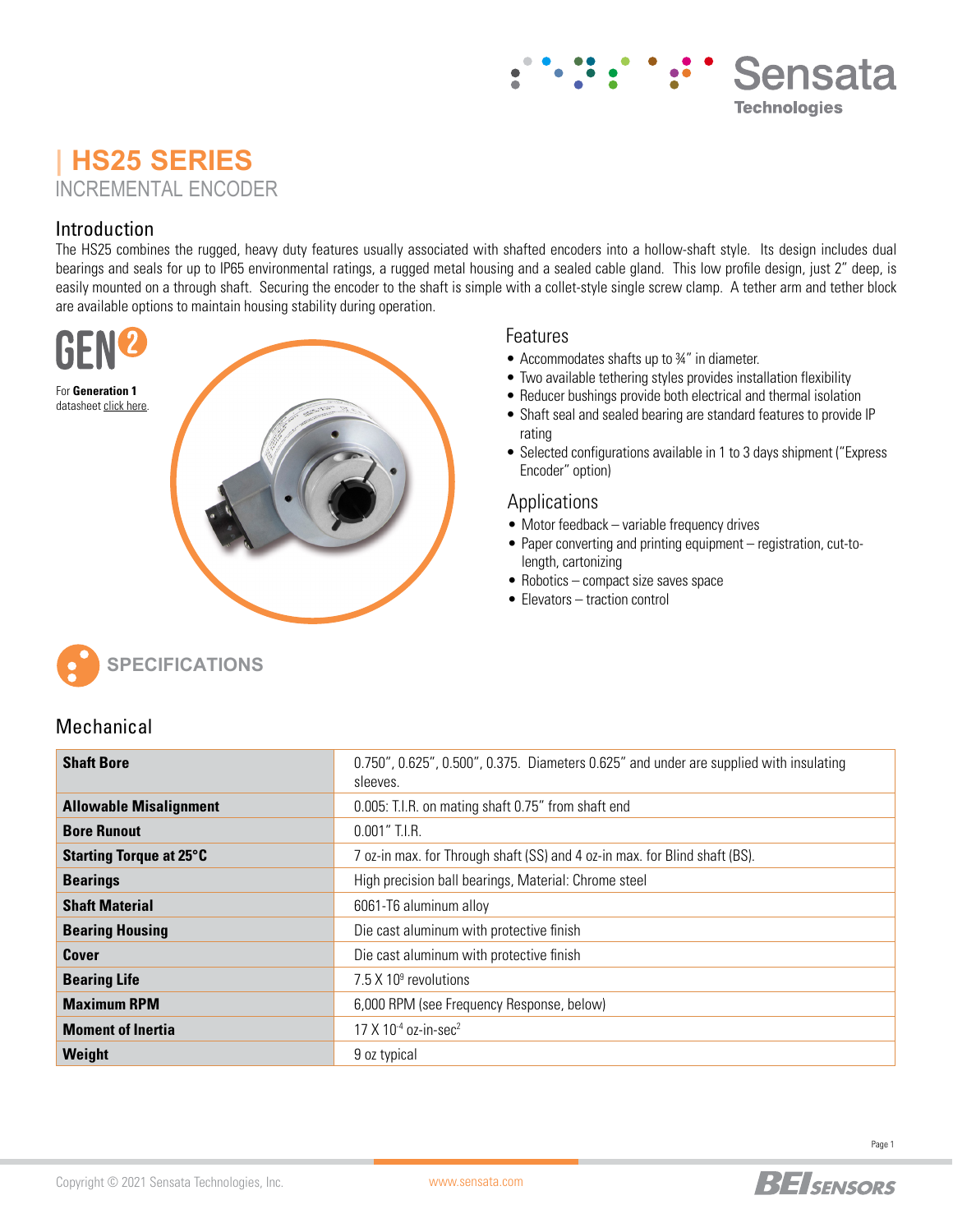### Electrical

| Code                         | Incremental                                                                                                                                                                                                                             |
|------------------------------|-----------------------------------------------------------------------------------------------------------------------------------------------------------------------------------------------------------------------------------------|
| <b>Output Format</b>         | 2 outputs in quadrature, A leads B CCW, 1/2 cycle index, Z, gated with negative B<br>Consult factory for other output formats.                                                                                                          |
| <b>Cycles per Shaft Turn</b> | 2 to 80,000 (see table 2)                                                                                                                                                                                                               |
| <b>Supply Voltage</b>        | 5 to 28 VDC +/- 5%                                                                                                                                                                                                                      |
| <b>Current Requirements</b>  | 100 mA typical +output load, 250 mA (max)                                                                                                                                                                                               |
| <b>Voltage/Output</b>        | (See notes)<br><b>15/V:</b> Line Driver, $5-15$ VDC in, Vout = Vin<br><b>28/V:</b> Line Driver, $5-28$ VDC in, Vout = Vin<br><b>28/5:</b> Line Driver, $5-28$ VDC in, Vout = $5$ VDC<br><b>28/0:</b> Open Collector, 5-28 VDC in, OCout |
| <b>Protection Level</b>      | Reverse, overvoltage and line driver output protection diodes                                                                                                                                                                           |
| <b>Frequency Response</b>    | 300 kHz                                                                                                                                                                                                                                 |
| <b>Output Terminations</b>   | See Table 1                                                                                                                                                                                                                             |

### Environmental

| <b>Enclosure Rating</b> | IP65 Standard with M12 connector or Cable Gland output terminations. (Includes SCS18-M18<br>option)                                                                                         |
|-------------------------|---------------------------------------------------------------------------------------------------------------------------------------------------------------------------------------------|
| <b>Temperature</b>      | Standard operating temperature -40 $\degree$ C to +85 $\degree$ C;<br>options available at -40° C to +100° C (Consult factory).<br>Storage temperature -40 $\degree$ C to +100 $\degree$ C. |
| <b>Shock</b>            | 100 g's for 5 msec duration                                                                                                                                                                 |
| <b>Vibration</b>        | 50 to 2000 Hz @ 30grms                                                                                                                                                                      |
| <b>Humidity</b>         | 98% RH without condensation                                                                                                                                                                 |

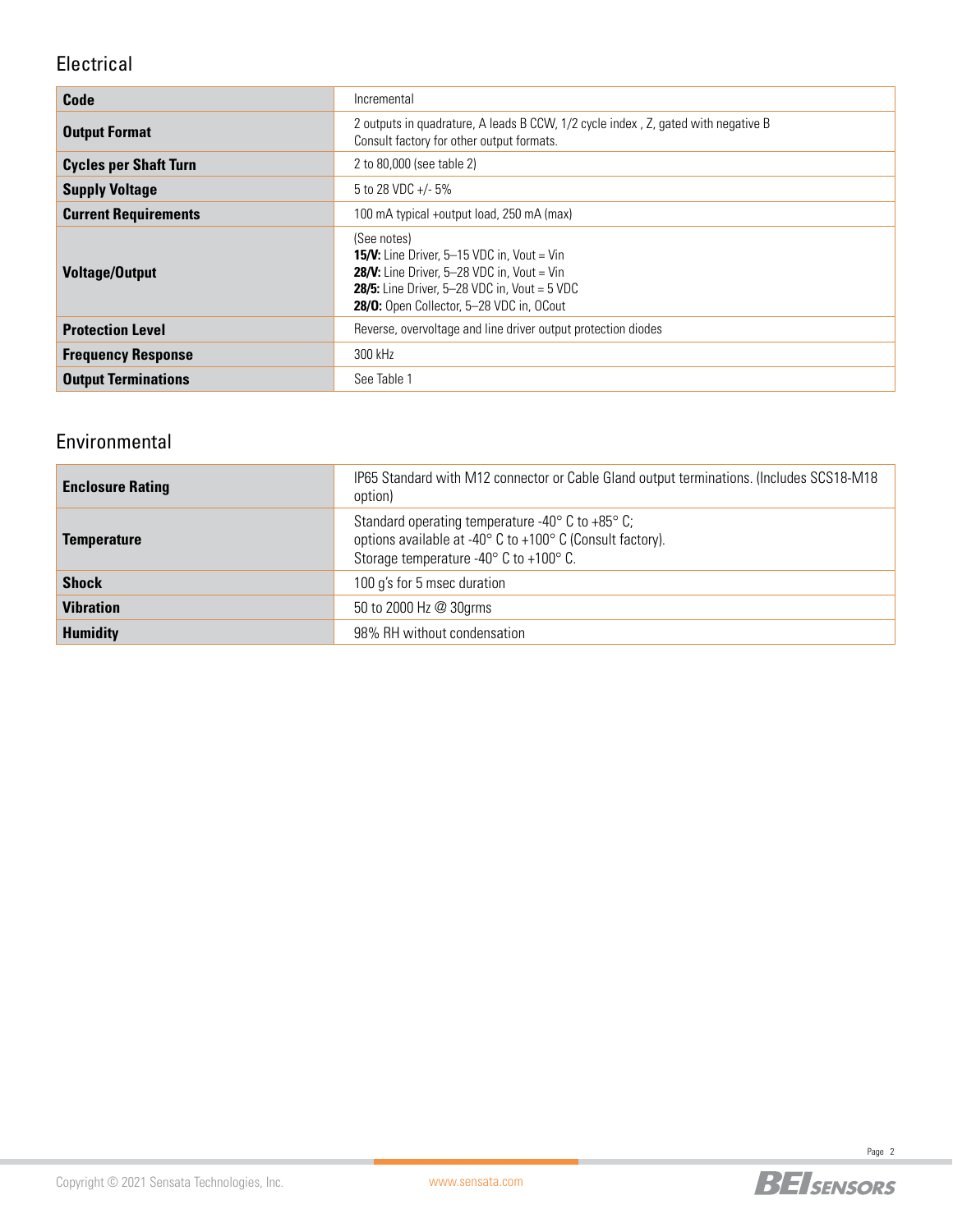

HS25F-75-SS: .75 IN. THRU BORE (SM12 CONN. OPTION)



HS25F-75-SS: .75 IN. THRU BORE (SCS CABLE OPTION)





Page 3

Copyright © 2021 Sensata Technologies, Inc.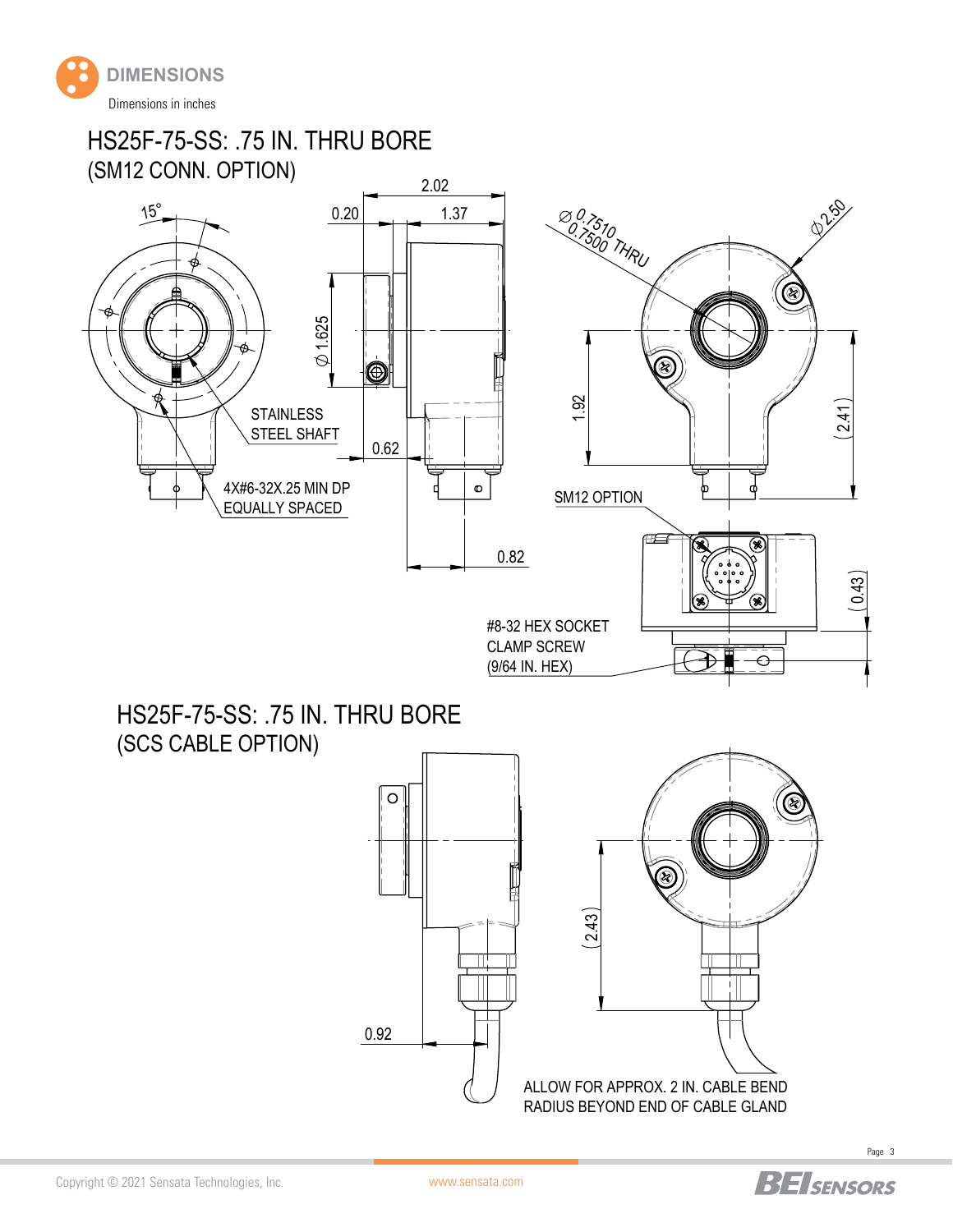# HS25F-62-SS: .625 IN. THRU BORE

(SM12 CONN. OPTION)



### HS25F-75-BS: .75 IN. BLIND BORE (SCS CABLE OPTION)

 1.37 0.751  $0.750$  $\overline{\textcircled{\circ}}$  $\phi$  1.92  $(2.41)$  $\bullet$ 1.30 0.82 MAX. SHAFT INSERTION (0.50 MIN)

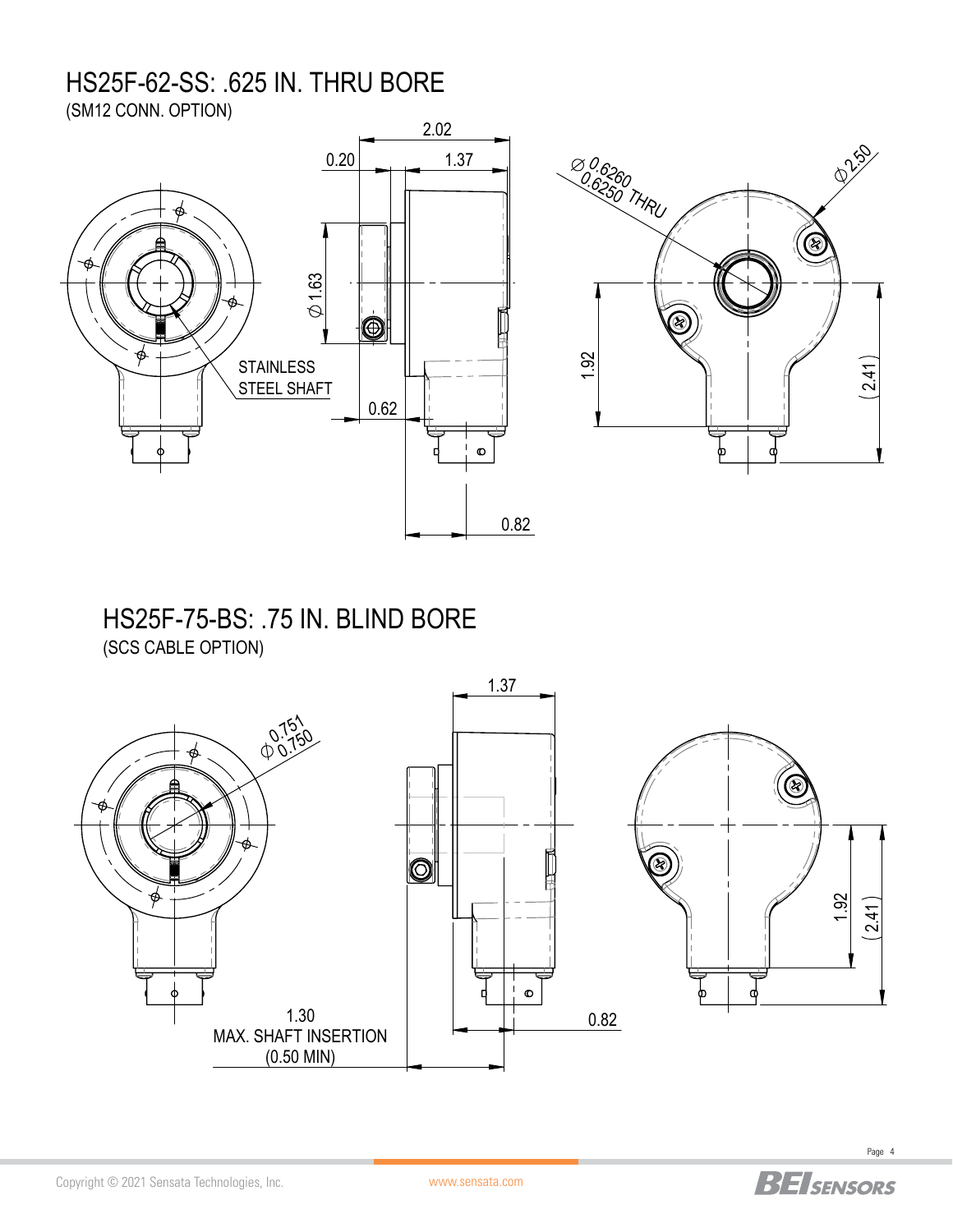## HS25F - R2 TETHER ARM (STAINLESS STEEL) (INCLUDES 5/16"-18 MOUNTING BOLTS NOT SHOWN)



TETHER ARM POSITION SHOWN FOR REFERENCE ONLY, CAN BE MOUNTED AT ANY OTHER ANGLE IN 22.5° INCREMENTS.



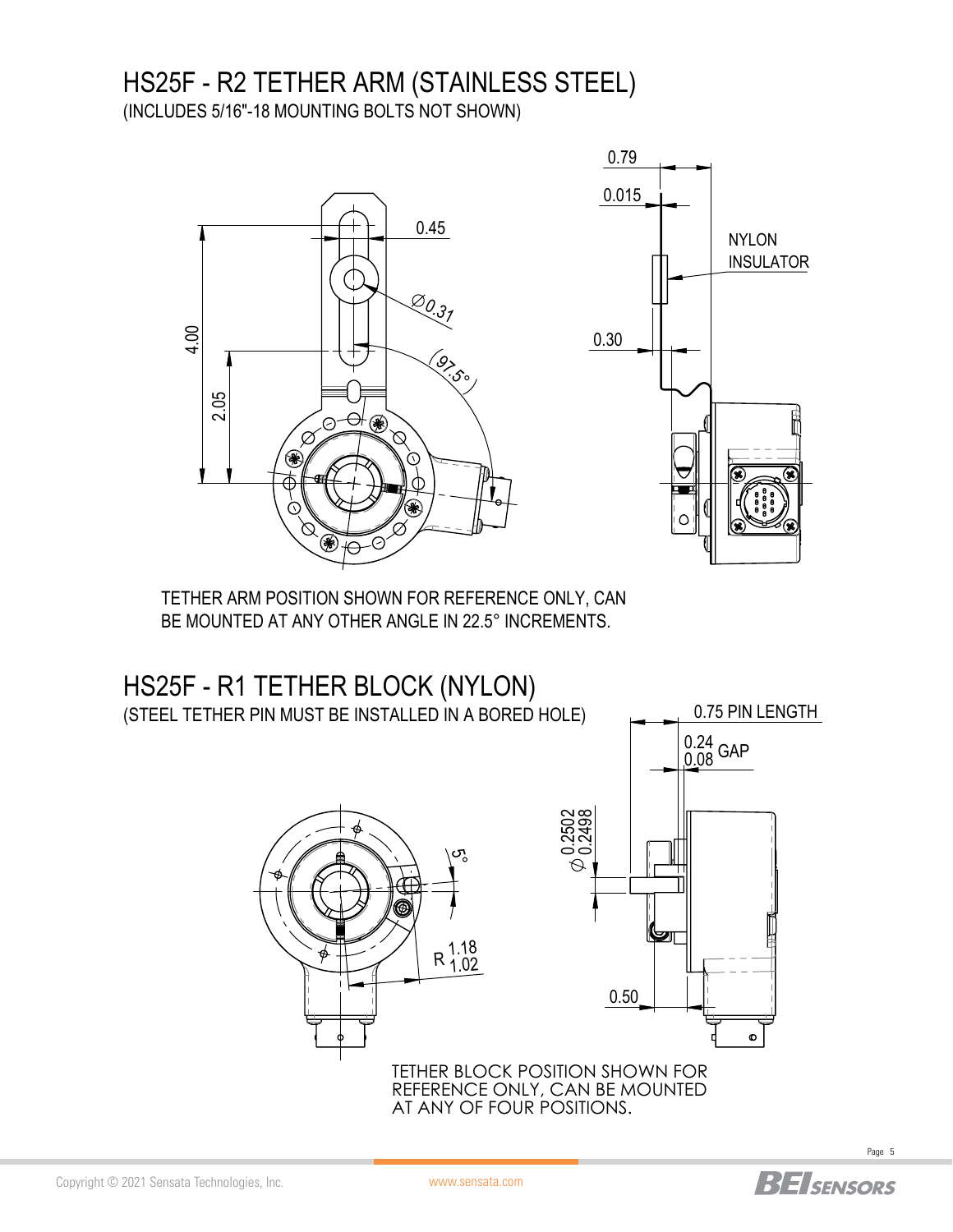# HS25F REDUCER BUSHING

GLASS FILLED NYLON. FOR BORE SIZES LESS THAN .750 IN. OR .625 IN. DEPENDING ON MODEL OPTIONS







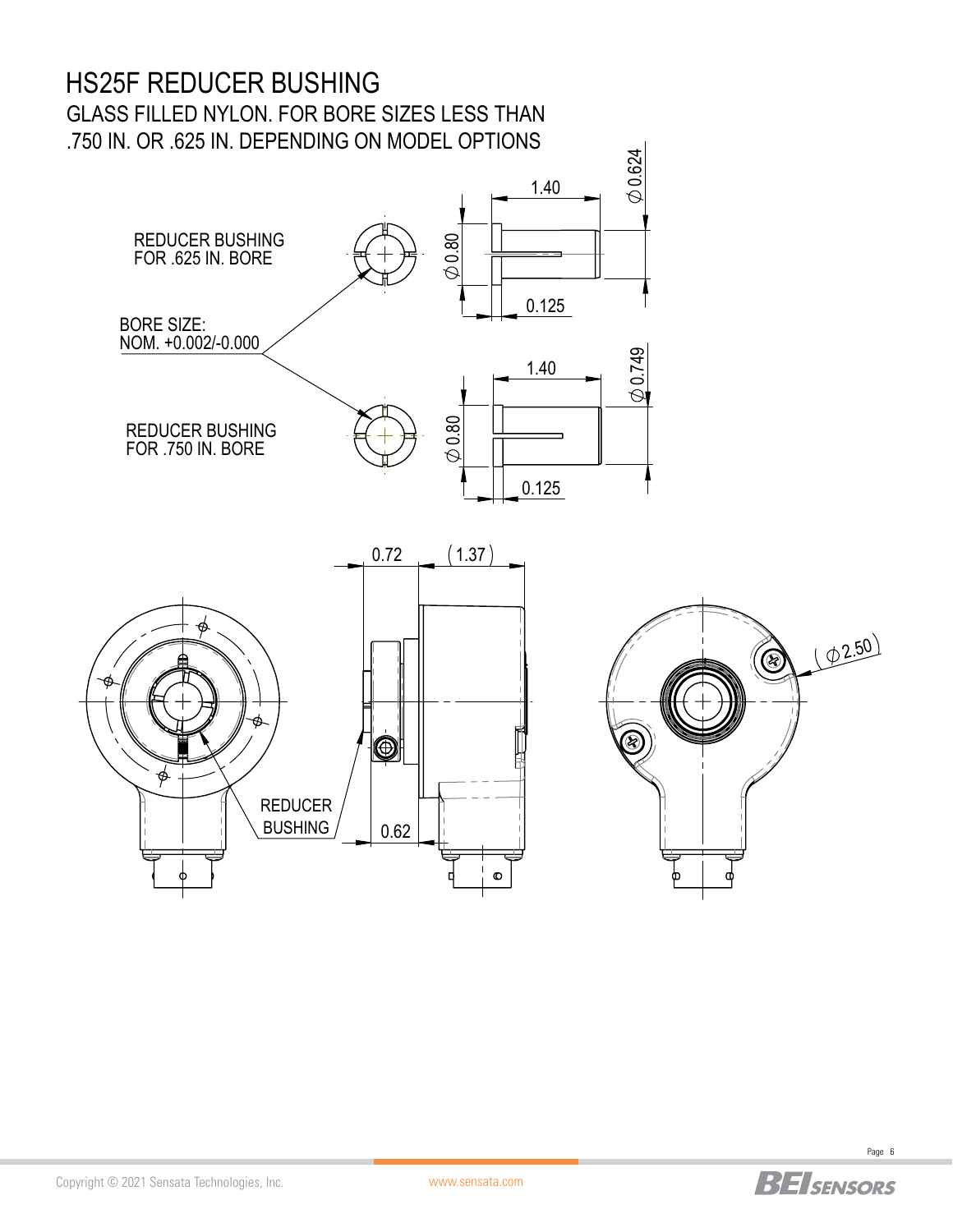

- 1. The shaft seal is recommended in virtually all installations. The most common exceptions are applications requiring a very low starting torque or those requiring operation at both high temperature and high speed.
- 2. Complementary outputs are recommended for use with line driver type (source/sink) outputs. When used with differential receivers, this combination provides a high degree of noise immunity.
- 3. Output IC's are available as either Line Driver (LD) or NPN Open Collector (OC) types.
- 4. Open Collectors require pull-up resistors, resulting in higher output source impedance (sink impedance is similar to that of line drivers). In general, use of a Line Driver style output is recommended.
- 5. Line Drivers source or sink current and their lower impedance mean better noise immunity and faster switching times. Warning: Do not connect any line driver outputs directly to circuit common/OV, which may damage the driver.
- 6. Outputs protection diodes on std. product, diodes will redirect current away from output node if shorted to +V or 0V, excessive voltage will damage diodes.
- 7. Reverse voltage protection: indefinite revers polarity at 30VDC.
- 8. Transient voltage protection: 10/100 us waveform. 600W peak pulse power on 10/100 us waveform.
- 9. Special -S at the end of the model number is used to define a variety of non-standard features such as special shaft lengths, voltage options, or special testing. Please consult the factory to discuss your special requirements.

### Figure 1: Output Waveform





### Table 1: Incremental Output Terminations

| <b>Wire Color</b> |     | <b>SCS18-M18 Connector</b> | <b>M12 Connector</b> |                |  |  |  |
|-------------------|-----|----------------------------|----------------------|----------------|--|--|--|
| (22AWG)           | Pin | <b>Channel</b>             | Pin                  | <b>Channel</b> |  |  |  |
| YEL               | А   | А                          | А                    | A              |  |  |  |
| <b>BLU</b>        | B   | B                          | B                    | B              |  |  |  |
| <b>ORN</b>        | C   | Ζ                          | C                    | Ζ              |  |  |  |
| <b>RED</b>        | D   | $+V$                       | D                    | $+V$           |  |  |  |
|                   | E   |                            | E                    |                |  |  |  |
| BLK               | F   | 0V                         | F                    | 0V             |  |  |  |
| GRN               | G   | CG                         | G                    | CG             |  |  |  |
| W-Yel             | H   | Ā                          | H                    | $\overline{A}$ |  |  |  |
| W-Blu             |     | $\overline{B}$             | J                    | $\overline{B}$ |  |  |  |
| W-Orn             | J   | Ž                          | K                    | $\overline{Z}$ |  |  |  |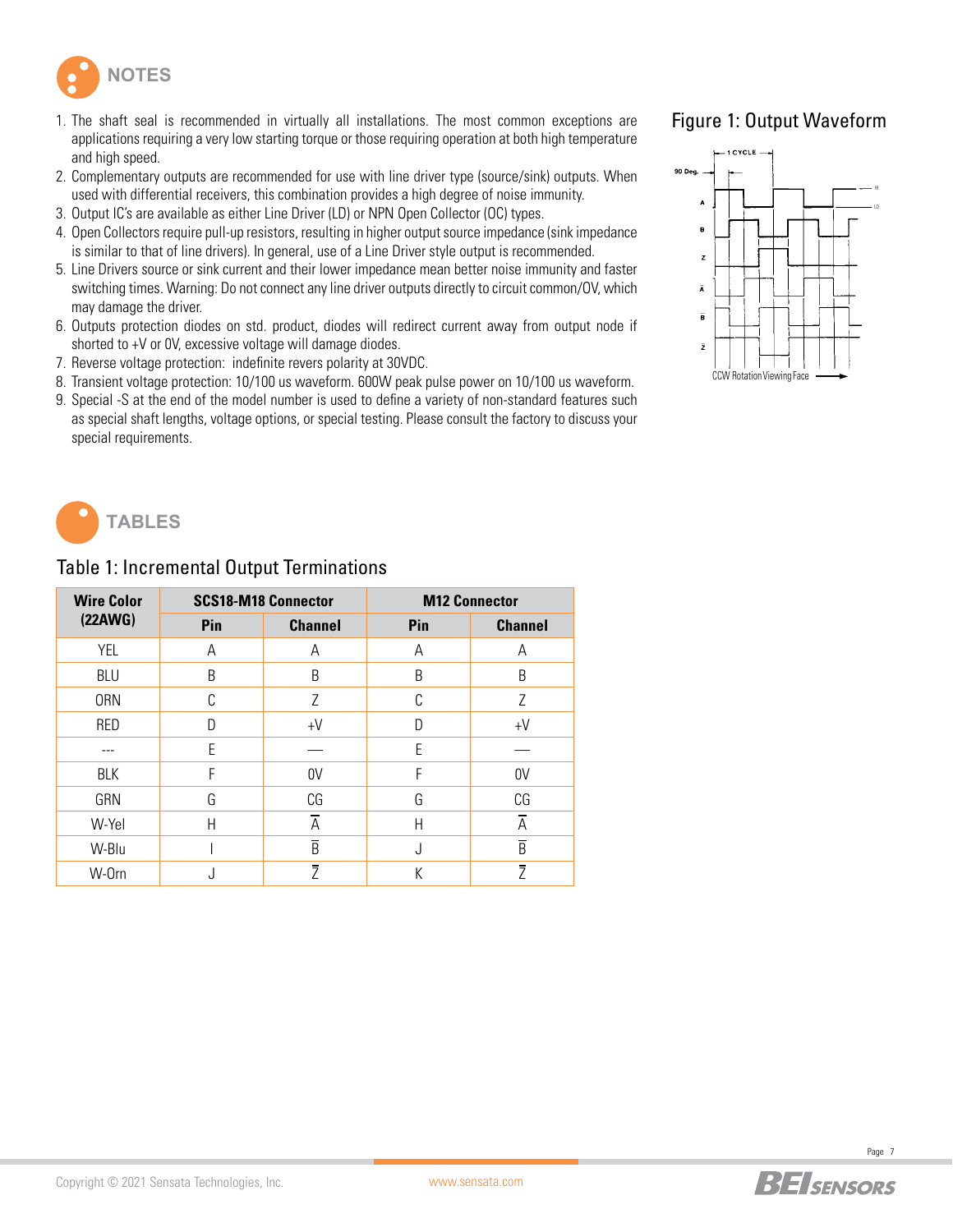### Table 2: HS25 Resolutions

Note: These resolutions are the only ones available with 3/4 in., 17mm, 18mm or 5/8 in. isolated thru options [HS25F-75-()-SS-... or HS25F-()-62-SS-...]

| 360  | r oc<br>יש<br>่วบเ    | 000<br>uuu | $\neg$                          | 0.00<br>uuu | $\sim$<br>UZ" | 1200          | 1070<br>$\sim$ | 440       | 1800        | 2000  |
|------|-----------------------|------------|---------------------------------|-------------|---------------|---------------|----------------|-----------|-------------|-------|
| 2048 | 2400<br>$\sim$ $\sim$ | 2500       | $0-10$<br>254U<br>$\sim$ $\sim$ | 3600        | 4000<br>.     | 4096<br>$  -$ | 5000           | 5080<br>. | 7200<br>∠∪u | 10000 |

All other HS25 models can have these resolutions:

| 1, 2, 3 THROUGH 10000 PPR INCLUDING TABLE BELOW |       |       |       |       |       |       |       |       |       |       |       |
|-------------------------------------------------|-------|-------|-------|-------|-------|-------|-------|-------|-------|-------|-------|
| 10160                                           | 15000 | 19456 | 24500 | 28800 | 33792 | 38912 | 44450 | 51200 | 58000 | 64800 | 71680 |
| 10200                                           | 15240 | 19500 | 24576 | 29000 | 34000 | 39000 | 45000 | 52000 | 58368 | 65000 | 72000 |
| 10240                                           | 15360 | 19800 | 24600 | 29210 | 34200 | 39370 | 45056 | 52070 | 58420 | 65536 | 72390 |
| 10800                                           | 15500 | 20000 | 25000 | 29400 | 34290 | 39600 | 45720 | 52200 | 59000 | 66000 | 72500 |
| 11000                                           | 15600 | 20320 | 25200 | 29500 | 34500 | 39936 | 46000 | 52224 | 59392 | 66040 | 72704 |
| 11264                                           | 16000 | 20400 | 25400 | 29696 | 34800 | 40000 | 46080 | 52500 | 59400 | 66560 | 73660 |
| 11400                                           | 16200 | 20480 | 25500 | 30000 | 34816 | 40200 | 46800 | 53000 | 59690 | 66600 | 73728 |
| 11430                                           | 16384 | 21000 | 25600 | 30480 | 35000 | 40640 | 46990 | 53248 | 60000 | 67000 | 73800 |
| 12000                                           | 16500 | 21504 | 25800 | 30600 | 35400 | 40800 | 47000 | 53340 | 60416 | 67310 | 74930 |
| 12288                                           | 16510 | 21590 | 26000 | 30720 | 35500 | 40960 | 47104 | 54000 | 60960 | 67500 | 75000 |
| 12500                                           | 16800 | 21600 | 26400 | 31000 | 35560 | 41000 | 47500 | 54272 | 61000 | 67584 | 75600 |
| 12600                                           | 17000 | 22000 | 26500 | 31200 | 35840 | 41400 | 48000 | 54610 | 61200 | 68000 | 76200 |
| 12700                                           | 17400 | 22200 | 26624 | 31744 | 36000 | 41910 | 48128 | 55000 | 61440 | 68400 | 77400 |
| 13000                                           | 17408 | 22500 | 26670 | 31750 | 36830 | 41984 | 48260 | 55296 | 62000 | 68580 | 77470 |
| 13200                                           | 17500 | 22528 | 27000 | 31800 | 36864 | 42000 | 48600 | 55800 | 62230 | 68608 | 77500 |
| 13312                                           | 17780 | 22800 | 27500 | 32000 | 37000 | 42500 | 49000 | 55880 | 62464 | 69000 | 78740 |
| 13500                                           | 18000 | 22860 | 27600 | 32400 | 37200 | 42600 | 49152 | 56000 | 62500 | 69632 | 79200 |
| 13800                                           | 18432 | 23000 | 27648 | 32500 | 37500 | 43000 | 49530 | 56320 | 63000 | 69850 | 80000 |
| 13970                                           | 18500 | 23400 | 27940 | 32768 | 37800 | 43008 | 50000 | 57000 | 63488 | 70000 |       |
| 14000                                           | 18600 | 23500 | 28000 | 33000 | 37888 | 43180 | 50176 | 57150 | 63500 | 70200 |       |
| 14336                                           | 19000 | 23552 | 28200 | 33020 | 38000 | 43200 | 50400 | 57344 | 64000 | 70656 |       |
| 14400                                           | 19050 | 24000 | 28500 | 33500 | 38100 | 44000 | 50800 | 57500 | 64512 | 71000 |       |
| 14500                                           | 19200 | 24130 | 28672 | 33600 | 38400 | 44032 | 51000 | 57600 | 64770 | 71120 |       |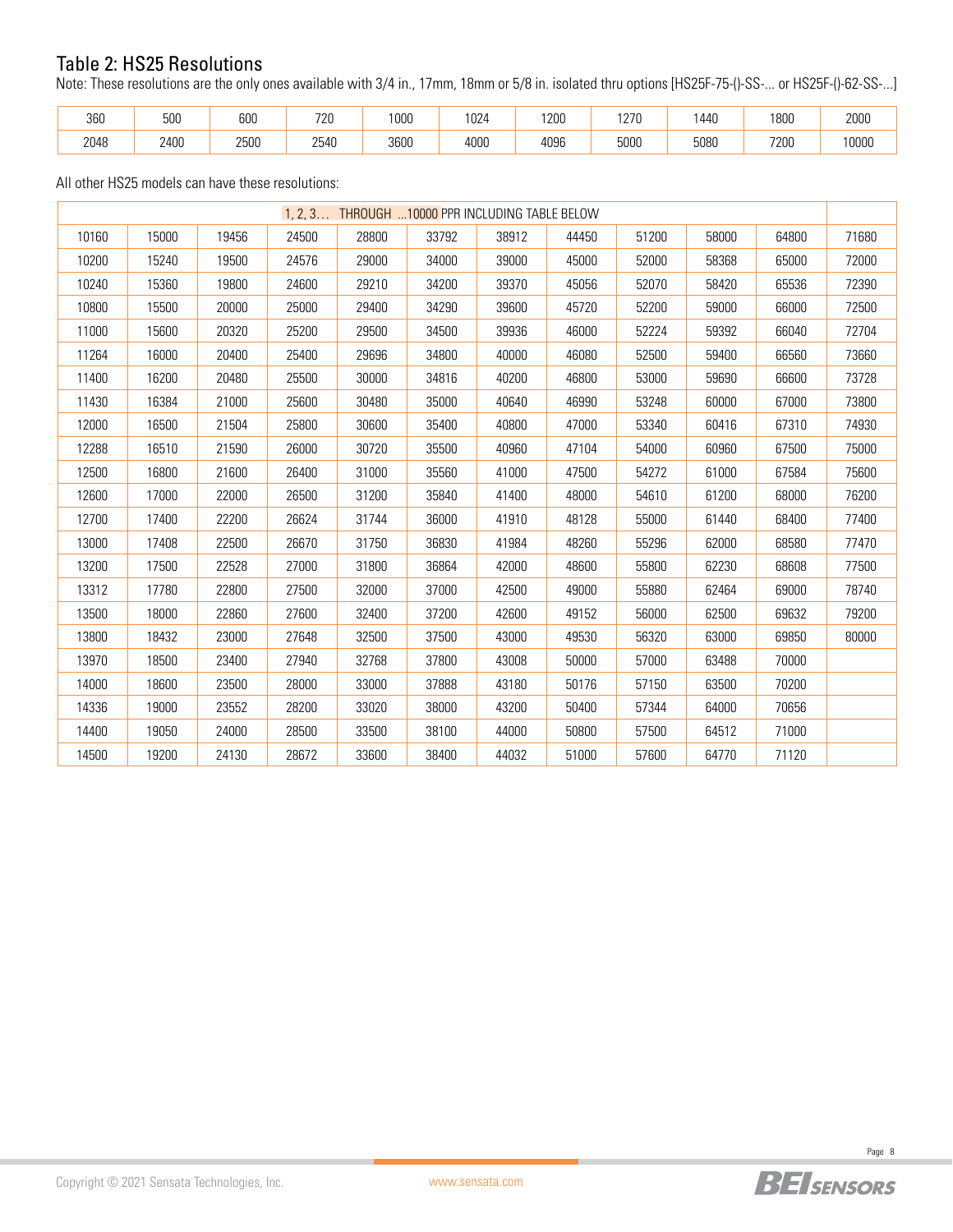| <b>EXPRESS ENCODERS:</b> Items highlighted with this are standard Express Encoders and ship in one to three days.                                                                                                                                     |             |    |         |  |                                                                                                                            |  |      |        |            |   |    |      |        |        |  |  |             |
|-------------------------------------------------------------------------------------------------------------------------------------------------------------------------------------------------------------------------------------------------------|-------------|----|---------|--|----------------------------------------------------------------------------------------------------------------------------|--|------|--------|------------|---|----|------|--------|--------|--|--|-------------|
| <b>ORDERING OPTIONS</b>                                                                                                                                                                                                                               |             |    |         |  | Example: HS25F-75-R1-SS-1024-ABZC-28/V-SM12<br>Contact the factory for special versions, ex: special flanges, electronics, |  |      |        |            |   |    |      |        |        |  |  |             |
|                                                                                                                                                                                                                                                       |             |    |         |  |                                                                                                                            |  |      |        |            |   |    |      |        |        |  |  | connections |
|                                                                                                                                                                                                                                                       | <b>HS25</b> | F. | $-75 -$ |  | R1 - SS -                                                                                                                  |  | 1024 | $\sim$ | <b>ABZ</b> | C | à. | 28/N | $\sim$ | SM12 - |  |  |             |
| <b>Type</b>                                                                                                                                                                                                                                           |             |    |         |  |                                                                                                                            |  |      |        |            |   |    |      |        |        |  |  |             |
| $X =$ Express (3 days leadtime)<br><b>Blank = Standard Leadtime</b>                                                                                                                                                                                   |             |    |         |  |                                                                                                                            |  |      |        |            |   |    |      |        |        |  |  |             |
| Family —                                                                                                                                                                                                                                              |             |    |         |  |                                                                                                                            |  |      |        |            |   |    |      |        |        |  |  |             |
| HS25 = Hollow Shaft; 2.5" diameter                                                                                                                                                                                                                    |             |    |         |  |                                                                                                                            |  |      |        |            |   |    |      |        |        |  |  |             |
| <b>Housing Configuration</b>                                                                                                                                                                                                                          |             |    |         |  |                                                                                                                            |  |      |        |            |   |    |      |        |        |  |  |             |
| $F =$ Standard                                                                                                                                                                                                                                        |             |    |         |  |                                                                                                                            |  |      |        |            |   |    |      |        |        |  |  |             |
| <b>Shaft Bore</b>                                                                                                                                                                                                                                     |             |    |         |  |                                                                                                                            |  |      |        |            |   |    |      |        |        |  |  |             |
| 75 = $0.750$ " non-isolated bore**<br>$62 = 0.625''$ isolated bore**<br>$62S = 0.625$ " non-isolated bore***<br>$50 = 0.500$ " isolated bore<br>$37 = 0.375$ isolated bore                                                                            |             |    |         |  |                                                                                                                            |  |      |        |            |   |    |      |        |        |  |  |             |
| <b>Tether</b>                                                                                                                                                                                                                                         |             |    |         |  |                                                                                                                            |  |      |        |            |   |    |      |        |        |  |  |             |
| <b>Blank = None</b><br>$R1$ = Tether Block and Pin<br>$R2$ = Tether Arm                                                                                                                                                                               |             |    |         |  |                                                                                                                            |  |      |        |            |   |    |      |        |        |  |  |             |
| <b>Shaft Seal Configuration</b>                                                                                                                                                                                                                       |             |    |         |  |                                                                                                                            |  |      |        |            |   |    |      |        |        |  |  |             |
| SS = Through Shaft Rubber Seals**<br><b>BS</b> = Blind Shaft Rubber Seal                                                                                                                                                                              |             |    |         |  |                                                                                                                            |  |      |        |            |   |    |      |        |        |  |  |             |
| <b>Cycles Per Turn</b>                                                                                                                                                                                                                                |             |    |         |  |                                                                                                                            |  |      |        |            |   |    |      |        |        |  |  |             |
| (Enter Cycles)<br>See Table 2                                                                                                                                                                                                                         |             |    |         |  |                                                                                                                            |  |      |        |            |   |    |      |        |        |  |  |             |
| <b>Number of Channels</b>                                                                                                                                                                                                                             |             |    |         |  |                                                                                                                            |  |      |        |            |   |    |      |        |        |  |  |             |
| $A =$ Single Channel<br>AB = Dual Quad. Channel<br>$ABZ = Dual with Index$<br>$AZ =$ Single with Index                                                                                                                                                |             |    |         |  |                                                                                                                            |  |      |        |            |   |    |      |        |        |  |  |             |
| <b>Complements</b>                                                                                                                                                                                                                                    |             |    |         |  |                                                                                                                            |  |      |        |            |   |    |      |        |        |  |  |             |
| $C =$ Complementary Outputs<br><b>Blanks = None</b>                                                                                                                                                                                                   |             |    |         |  |                                                                                                                            |  |      |        |            |   |    |      |        |        |  |  |             |
| <b>Voltage Output</b>                                                                                                                                                                                                                                 |             |    |         |  |                                                                                                                            |  |      |        |            |   |    |      |        |        |  |  |             |
| $15/V = 5 - 15$ Vin/out<br>$28/V = 5 - 28V$ in/out<br>$28/5 = 5 - 28V$ in/5Vout<br>$28/0C = 5 - 28V$ in/Oout                                                                                                                                          |             |    |         |  |                                                                                                                            |  |      |        |            |   |    |      |        |        |  |  |             |
| <b>Output Termination</b>                                                                                                                                                                                                                             |             |    |         |  |                                                                                                                            |  |      |        |            |   |    |      |        |        |  |  |             |
| $SM12 = MS3112E12-10P$<br><b>SCSXXX</b> = Shielded, Jacketed Cable with Cable gland seal and cable length in inches, (i.e. SCS18 = 18 inches)<br>SCSXX-M18 = M18 connector (MS3101F18-1P equiv.) on end of XX in. cable. SCS18-M18 is standard option |             |    |         |  |                                                                                                                            |  |      |        |            |   |    |      |        |        |  |  |             |
| <b>Hazardous Area Ratings*</b>                                                                                                                                                                                                                        |             |    |         |  |                                                                                                                            |  |      |        |            |   |    |      |        |        |  |  |             |
| <b>Blank = None</b><br>$EV = Intriational C0$                                                                                                                                                                                                         |             |    |         |  |                                                                                                                            |  |      |        |            |   |    |      |        |        |  |  |             |

**EX =** Intrinsically Safe **NI =** Non-Incendive Contact factory for voltage options

#### **Special Features**

**S =** Special Features specified on purchase order (consult factory)

\*For **Generation 1** datasheet [click here](https://www.sensata.com/sites/default/files/media/documents/2018-05-17/ourproducts_hs25-incremental-optical_datasheet.pdf).

\*\* When shaft bore options "75" or "62" are selected in conjunction to the shaft seal option "SS", the leadtime can be longer than usual; please contact Customer Service for details. \*\*\* "62S" shaft bore option not available with the blind shaft option "BS"

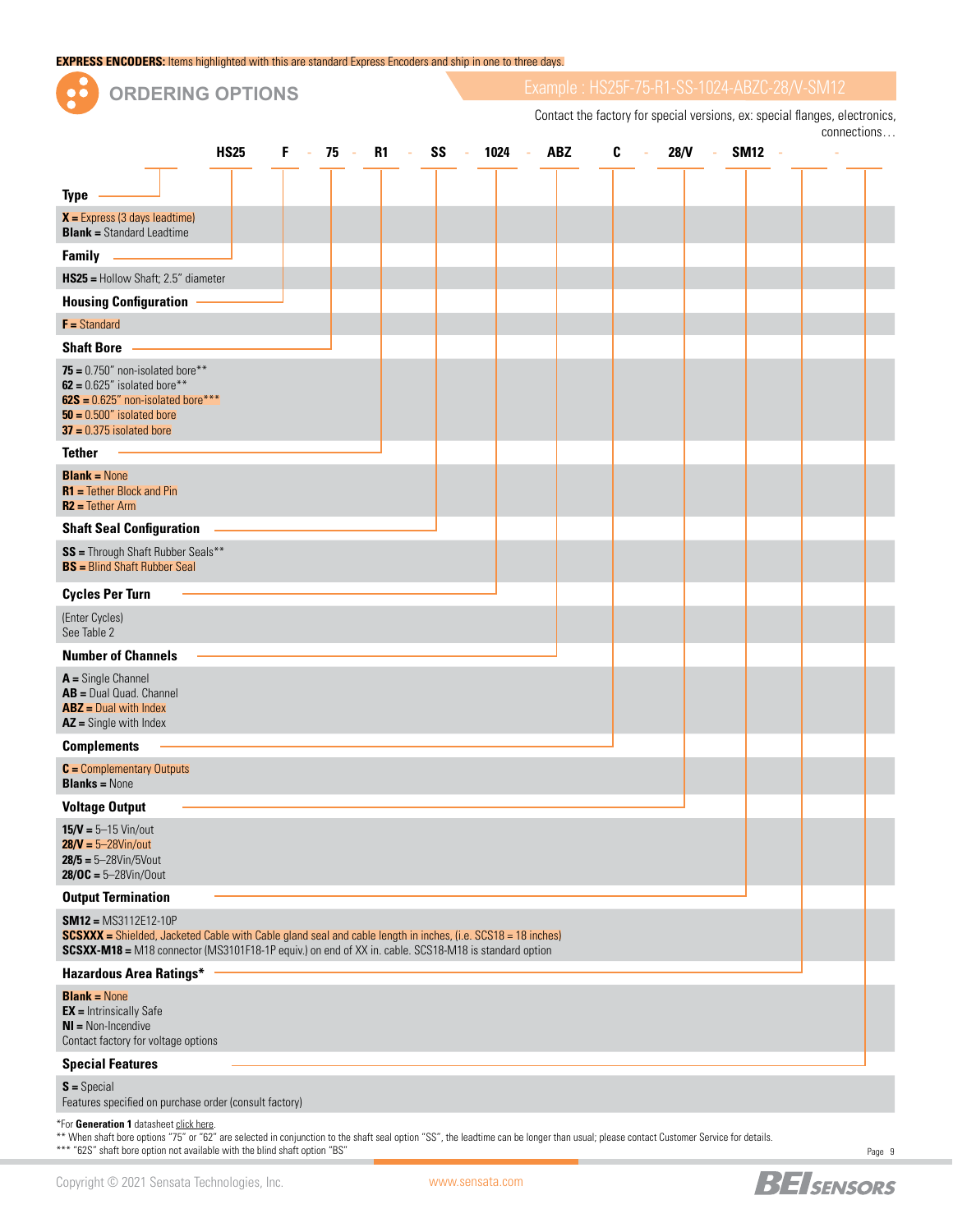

Special Models of the HS25 Incremental Encoder are available with one or more of the following certifications. Consult with factory in order to ensure how to correctly specify the agency approval(s) that you require.

| <b>Model HS25 Hazardous</b><br><b>Area Ratings</b> | <b>Agency</b> |              | <b>Ratings and Markings</b><br>(for all standard product configurations)                         | <b>File Number</b>       |
|----------------------------------------------------|---------------|--------------|--------------------------------------------------------------------------------------------------|--------------------------|
| Blank                                              | CE            | <b>CE</b>    | EN 55011: Electromagnetic Disturbance (EMI)<br>EN 61000-6-2: Electromagnetic Compatibility (EMC) |                          |
|                                                    | LISTED        | UL           | Class I, Groups A, B, C, D<br>Class II, Groups E, F, G                                           | 20180302-E78446          |
| $E^*$ EX<br>Intrinsic Safety                       |               | <b>DEMKO</b> | II 1 G Ex ia IIC T4 Ga<br>(9V/OC is II 1 G Ex ia IIB T4 Ga)                                      | DEMKO 06 ATEX 0614247X   |
|                                                    |               | IEC/IECEx    | Ex ia IIC T4 Ga<br>(9V/OC is Ex ia IIB T4 Ga)<br>$-40^{\circ}$ C $\leq$ Ta $\leq +85^{\circ}$ C  | <b>IECEX UL 12.0035X</b> |
|                                                    |               | UL           | Class I, Div. 2, Groups A, B, C, D<br>Class II, Div. 2, Groups F, G                              | 20170321-E78446          |
| *NI<br>Non-Incendive                               |               | <b>DEMKO</b> | II 3 G Ex nA IIB T4 Gc                                                                           | DEMKO 13 ATEX 1209038X   |
|                                                    |               | IEC/IECEx    | Ex nA IIB T4 Gc<br>$-40^{\circ}$ C $\leq$ Ta $\leq$ +80 $^{\circ}$ C                             | <b>IECEX UL 13.0071X</b> |

\*For **Generation 1** datasheet [click here.](https://www.sensata.com/sites/default/files/media/documents/2018-05-17/ourproducts_hs25-incremental-optical_datasheet.pdf)

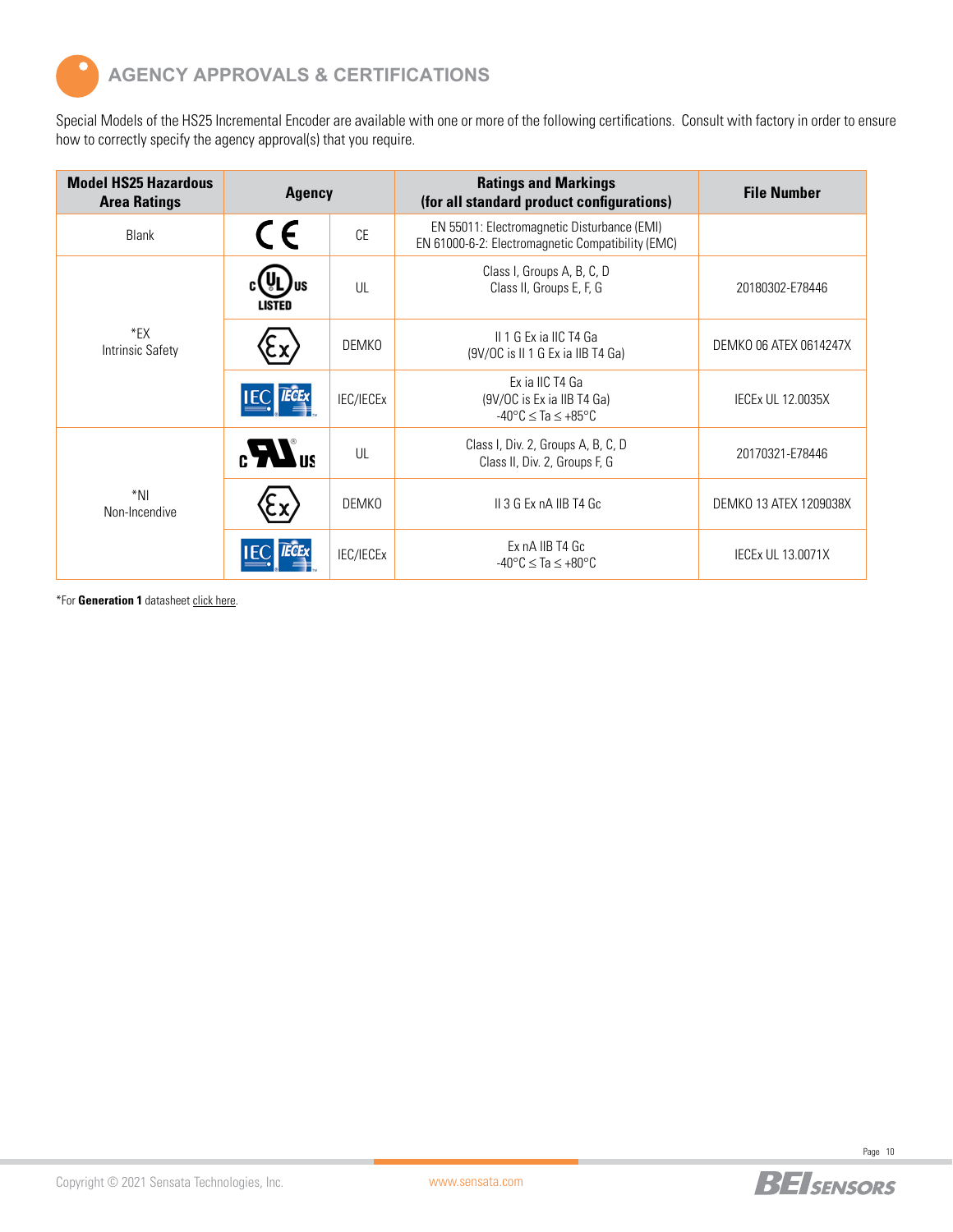

| <b>Description</b>                            | <b>Part Number</b>                                                                                                                                                                                                                                 |  |  |  |  |  |  |
|-----------------------------------------------|----------------------------------------------------------------------------------------------------------------------------------------------------------------------------------------------------------------------------------------------------|--|--|--|--|--|--|
| <b>HS25 R2 tether arm</b>                     | 31215-002 = HS25 R2 tether arm                                                                                                                                                                                                                     |  |  |  |  |  |  |
| <b>HS25 R1 tether block</b>                   | 31215-001 = HS25 R1 tether block                                                                                                                                                                                                                   |  |  |  |  |  |  |
| <b>Connector mates</b>                        | MS3106F18-1S = Mates to standard M18 style, 10pin conn.<br>MS3116F12-10S = Mates to standard M12 style, 10pin conn.                                                                                                                                |  |  |  |  |  |  |
| <b>Connector cable</b><br>assemblies<br>I ALI | 31186-1810 = M18, 10pin, 10 ft length<br>31186-1820 = M18, 10pin, 20 ft length<br>31186-1850 = M18, 10pin, 50 ft length<br>31186-1210 = M12, 10pin, 10 ft length<br>31186-1220 = M12, 10pin, 20 ft length<br>31186-1250 = M12, 10pin, 50 ft length |  |  |  |  |  |  |
| <b>Bulk encoder cable</b>                     | $37048 - 003 - 100 = 100$ ft spool<br>37048-003-500 = 500 ft spool<br>37048-003-1000 = 1K ft spool                                                                                                                                                 |  |  |  |  |  |  |
| <b>Electronic Modules</b>                     | $60001 - 010 =$ Opto isolator<br>$60011 - 001 =$ Broadcaster<br>$60002 - 000 =$ Encoder tester                                                                                                                                                     |  |  |  |  |  |  |
| <b>Protective cover Kit</b>                   | 26068-001 = 3/8 bolts on 56C<br>$26068 - 002 = #10$ tapping screws on 56C                                                                                                                                                                          |  |  |  |  |  |  |
| <b>SwiftComm</b>                              | $60032 - 001 = 5V/V M18$<br>$60032 - 003 = 15V/V M18$<br>$60032 - 005 = 24 \text{V/V}$ M18                                                                                                                                                         |  |  |  |  |  |  |
| <b>Reducer bushings</b>                       | $32059 - 375 = 3/8"$ bore<br>$32059 - 250 = 1/4"$ bore<br>$32059 - 313 = 5/16"$ bore<br>$32059 - 625 = 5/8"$ bore<br>$32059 - 500 = 1/2"$ bore<br>$32059 - 472 = 12$ mm bore                                                                       |  |  |  |  |  |  |